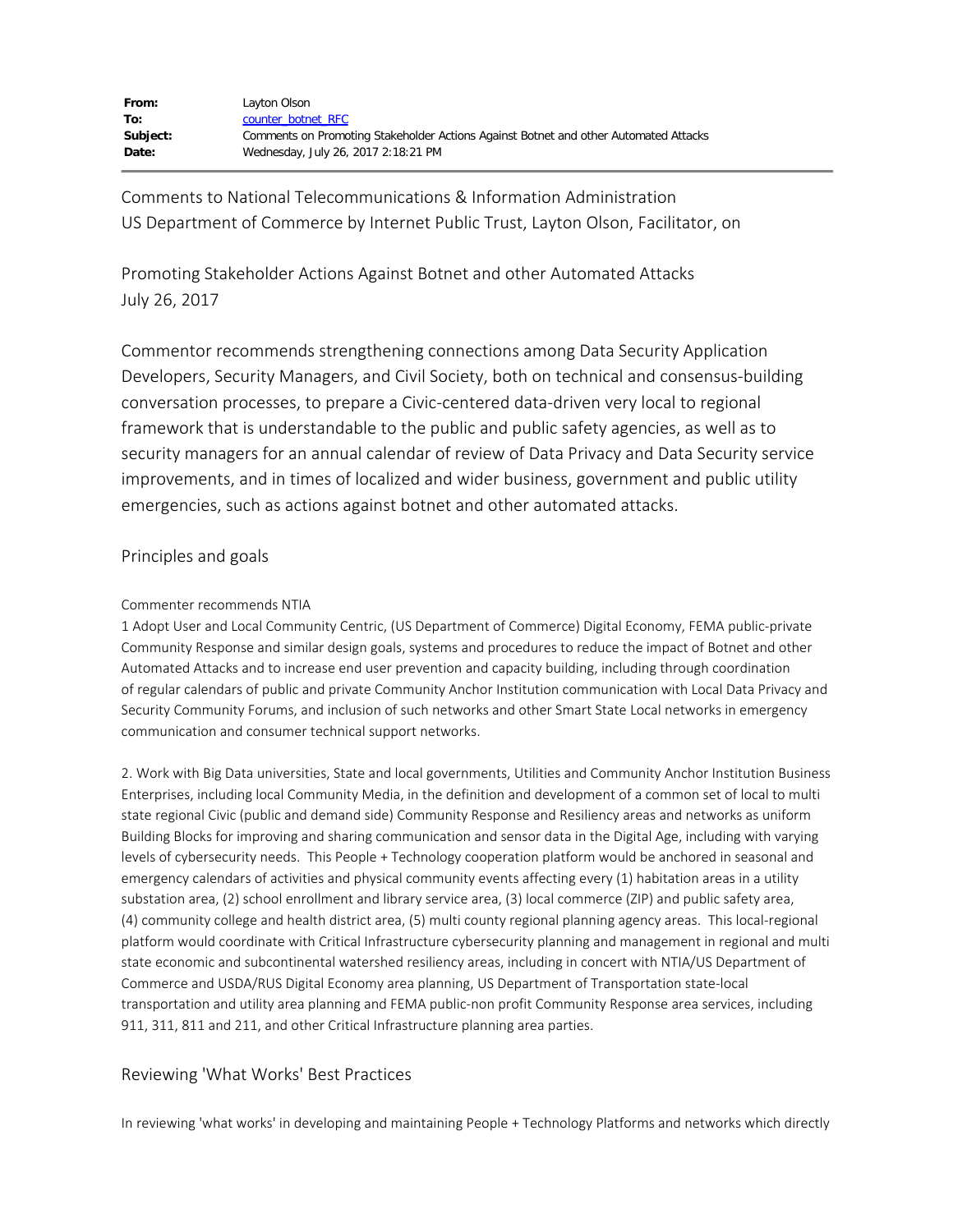assist residential, business, community institution, utility, and public institutions directly and through public and community media, commentor recommends reviewing

- 1. design Civic or Community-centric standards and procedures developed through university design school and community engagement activities involving overlapping technology, business and civic engagement models, all supported by Big Data and information decision science tools linked to Local Area as well as Wider Area decisions.
- 2. models of multi stakeholder consumer mass process service management and quality improvement of combined digital and personal interaction intensive services, including models with decades of experience in local and regional service quality assemblies such as in education mass process services, such as ACT and ETS/College Board.
- 3. models of Digital Economy (Innovation and Skill Cluster) area, Small Business , ZIP, and Census and American Community Survey area models of Department of Commerce, anchored in about 2000 community college and health district areas of 100,000 to 200,000) in 56 states and territories.
- 4. models of inclusion of cross sections of residents, businesses, community and public Institutions, including through archived keypad polling and communities speak techniques, in Federally recognized regional planning areas for land use, transportation, and public Infrastructure in mid range and long range planning with access to Big Data universities and services.
- 5. models of engagement with Family, Business, Civic and Public stakeholders involved with development and implementation of FCC National Broadband Plan of 2010 and 7 National Needs for Broadband, and the NTIA-RUS Broadband infrastructure and services model building. The FCC national needs model includes the 2 process needs of Improving Government Performance and Civic Engagement and social productivity, both of which are building blocks of cooperating (and sometimes consolidating) of governance, including public utility governance among water, power, electricity, natural gas, communication, road and easement parties. The other 5 national needs (health and life sciences, education and skills, jobs and economy,

energy/transportation/environment, and public safety are further defined in advanced application areas, such as those of NSF-support US-Ignite Connected Communities and University-Developer advanced applications, NSF 4 Regional Big Data Hubs.

6. models of smart state local government anchored in coordinating IT networks and services among state and local governmental units, including increasing cooperation and consolidation of governance networks, and including major elements of expanding uniformity of cybersecurity, and the development of real time, near real time, daily and other regular dashboard tools for Digital Ecnonomy and Community Response areas.

## **Layton E Olson**

Facilitator Smart Communities Testbed Proect Internet Public Trust [www.internetpublictrust.org](http://www.internetpublictrust.org/)